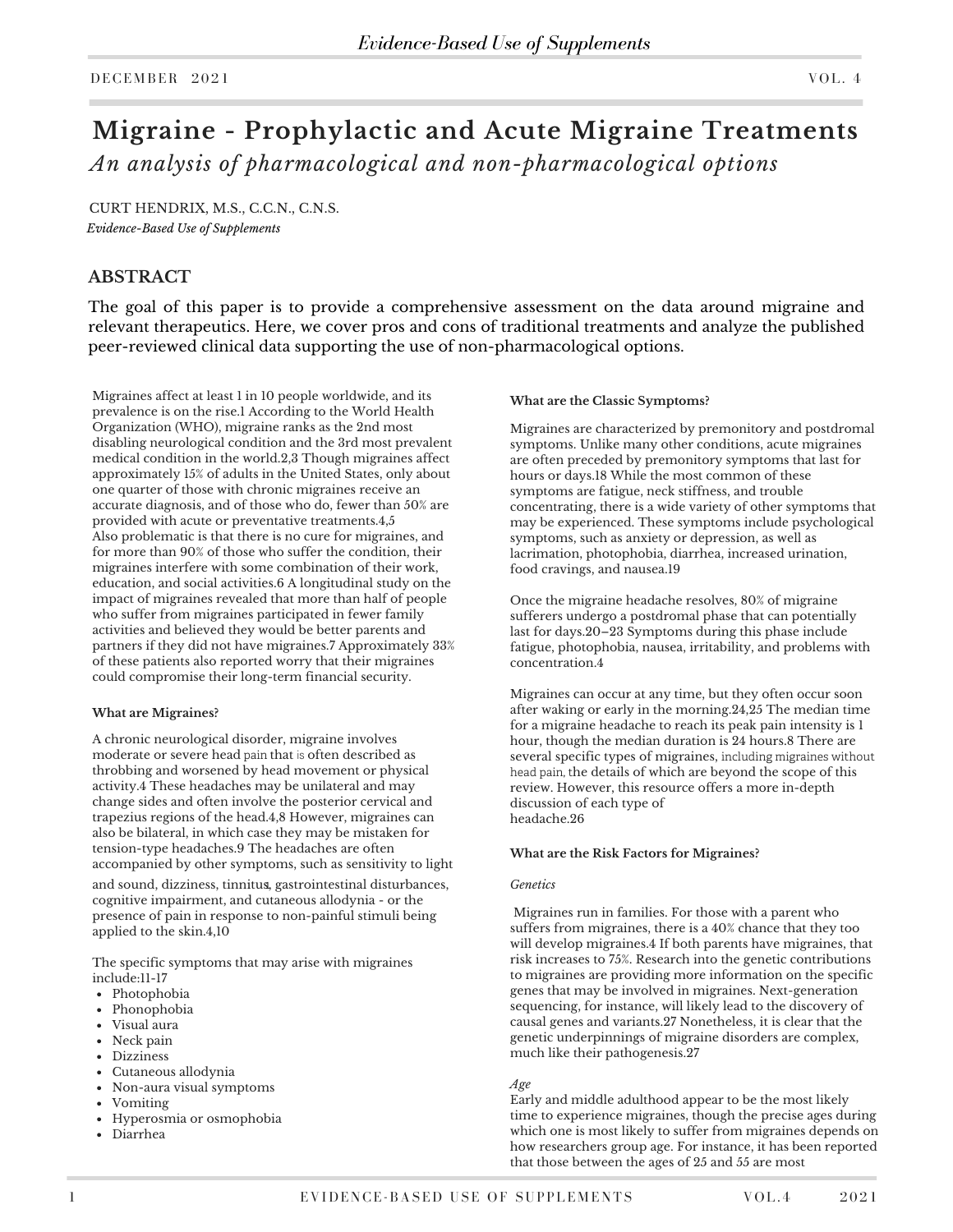likely to suffer from migraines and also that 18- to 44-yearolds have the highest prevalence of migraines.4,28 However, it seems clear that prevalence hits a peak in people's 40s.5

#### *Sex and Race*

The lifetime prevalence of migraine is estimated at 33% for women, and 13% in men, though before puberty, migraines occur slightly more frequently in boys than in girls.4,29 Data from 2015 suggest that migraines occur most in American Indian and Alaska Native populations, with a prevalence of more than 18% in these groups. Asians were found to suffer from migraines less than not only these groups but also whites, blacks, and Hispanics. The prevalence amongst Asians was found to be approximately 11%.

#### *Other Factors*

Migraine prevalence is over 21% in those who are unemployed and nearly 20% in those with an annual family income of less than \$35,000.28 These associations do not, however, provide any information on if these conditions may cause migraines or vice versa. Interestingly, neurologists have been found to suffer from migraines 2 to 3 times more frequently than the general population.30 These findings may be due to better recognition amongst neurologists of the symptoms of migraine.

#### **How are Migraines Conventionally Treated, and are Treatments Safe and Effective?**

#### *Pharmacological Interventions*

#### **Simple Analgesics**

People with mild to moderate migraines are recommended to use mild analgesics like acetaminophen as a first approach to migraines because these drugs offer several relative advantages when compared with other migraine drugs. For instance, they tend to be effective in certain patients, they are less costly, and they are not as likely to lead to adverse side effects.5

Most migraine sufferers use simple analgesics, but many of these patients use a step-care approach, where they move on to migraine-specific drugs when the pain becomes severe enough to warrant something stronger than a simple analgesic.31 Acetaminophen is also often used in combination with NSAIDs and caffeine for a stronger response.32

Acetaminophen is recommended at doses ranging from 1000 milligrams (mg) to 4000 mg taken every 4 hours.32 The downside to acetaminophen is that randomized controlled trials have shown that its efficacy is mainly limited to the treatment of mild to moderate migraines.33,34 Those with more severe migraines may therefore get little relief from acetaminophen and be forced to rely on other interventions.

In addition to the potential lack of adequate efficacy, acetaminophen can lead to adverse side effects. For instance, chronic use of acetaminophen enhances the risk for gastrointestinal bleeding and increases in systolic blood pressure.35 Other risks associated with asthma, kidney injury, liver damage, and cardiovascular disease are also possible, and ongoing research is exploring the effects of in utero exposure to this drug. For these reasons, acetaminophen may not offer a safe and practical long-term solution for migraine sufferers.

#### **Non-Steroidal Anti-Inflammatory Drugs (NSAIDs)**

Non-steroidal anti-inflammatory drugs (NSAIDs) are often used in the acute management of migraines, with some of the most effective NSAIDs being ibuprofen (400 to 2400 mg every 4 hours), acetylsalicylic acid (ASA) (975-100 mg every 4-6 hours), naproxen sodium (500-1375 mg twice a day), and diclofenac potassium (50-150 mg as a single dose for an attack or 3-4 times per day).32

Ibuprofen is used more often than other NSAIDs for migraine management, likely due to its relatively good efficacy, low cost, and availability.32 It is also thought to produce less gastric irritation than ASA. Comprehensive reviews of the efficacy and safety of naproxen sodium in the acute treatment of migraines have shown it to be more effective than placebo in treating moderate to severe migraines but has also demonstrated that it is associated with more adverse events.36

Despite their frequent use, NSAIDs are associated with adverse side effects, including cardiovascular, cerebral, gastrointestinal, hepatic, pulmonary, and renal complications.37 Troublingly, some pathologies that present asymptomatically can be life threatening.38 NSAIDs are also associated with a high rate of adverse drug reactions (ADRs) and are responsible for 30% of hospitalizations that occur due to ADRs.39

### **Ergots**

Ergots and ergot derivatives began being used to treat migraines more than a century ago. However, the use of ergots has been controversial due to the harmful side effects associated with them and challenges with balancing efficacy and safety.40 While ergot formulations have been developed that have more tolerable side effects, including the orally inhaled dihydroergotamine, concerns about vasoconstrictive effects of ergots persist.41,42 In addition to the dangerous adverse effects, other adverse side effects frequently occur as well. Nausea is the most common adverse side effect, and light headedness and leg cramps are also common.43

#### **Triptans**

Triptans, which are highly selective serotonin receptor agonists for the 5-HT1B and 5-HT1D receptors, with some relevant activity at the 5-HT1F receptor, are considered firstline drugs for people with moderate to severe migraines.32They are also indicated for menstruationrelated migraines.5 Though effective in treating headaches, they are not used preventatively.

The triptans that have good evidence for efficacy in treating acute migraines are almotriptan, eletriptan, frovatriptan, naratriptan, rizatriptan, sumatriptan, and zolmitriptan.32 There is some debate, however, about which triptan is the best to use to combat migraines.44 Dosing can also be complicated. Both oral and non-oral formulations are available, and determining dosage is often a trial-and-error process.4 In addition, repeat dosing may be required after the initial use of triptans.

Triptans can cause vasoconstriction by binding to systemic blood vessel receptors as well as both intracranial and extracranial blood vessels, which likely contributes to their influence on migraines.4 Though effective, an analysis of the safety of triptans by the U.S. Food and Drug Administration (FDA), found that triptan is associated with aneurysms, artery dissections, and pregnancy-related vascular events. Triptans can also lead to an increase in migraine frequency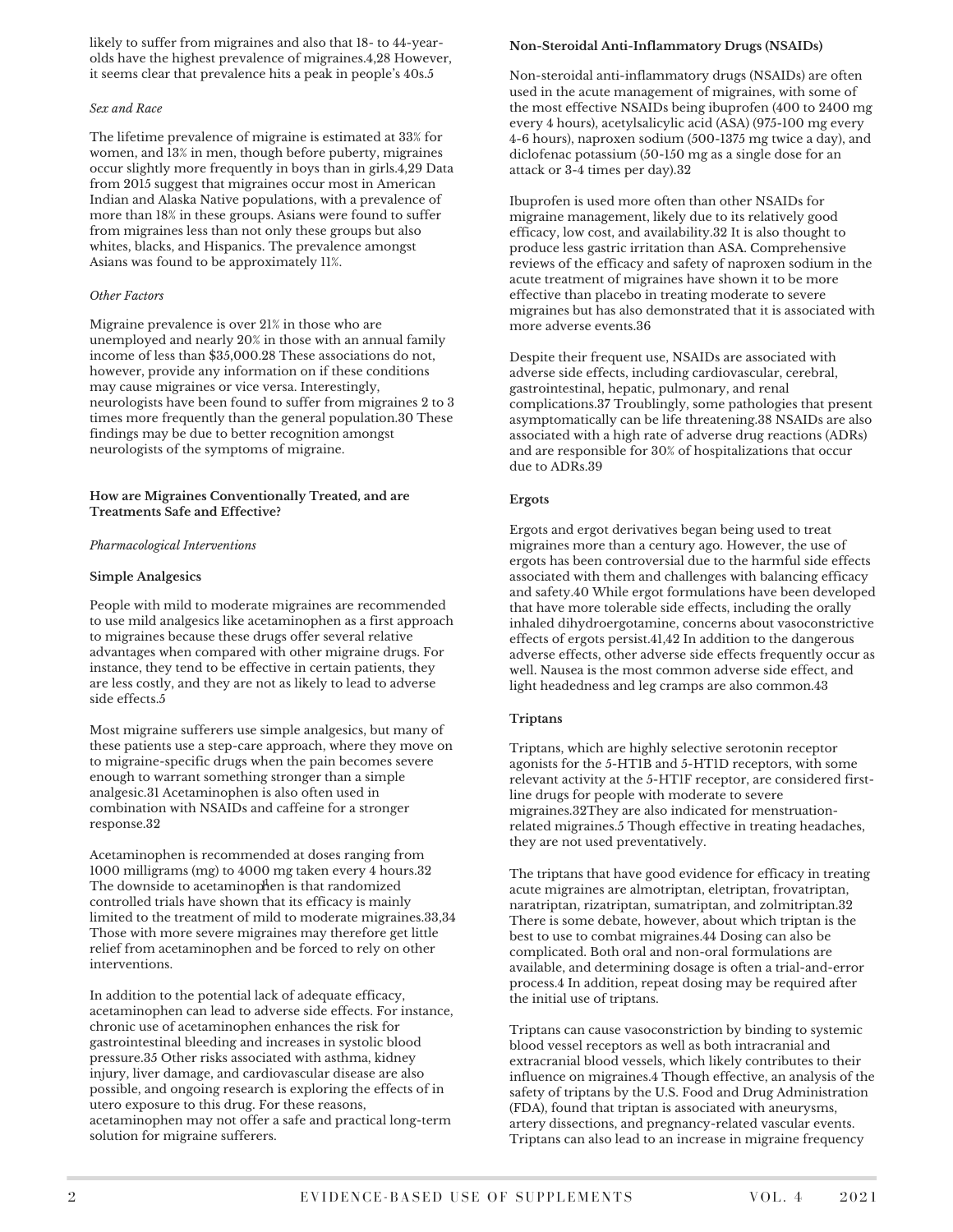if overused, as neural adaptations that occur with triptans can increase one's sensitivity to migraine triggers.45 Given the risks, triptans are contraindicated for patients with severe hypertension or with a history of cerebrovascular disease.4,5 Triptans have also been reported to lead to fetal death and intrauterine growth retardation in those who are exposed to triptans during pregnancy and are thus not always considered a good option for pregnant women.46

#### **Beta-Blockers**

Beta-blockers whose efficacy is considered well established for preventing migraines include metoprolol, propranolol, and timolol.5 Atenolol and nadolol are also considered likely to be effective, but the evidence is not as high as for the former drugs. Nebivolol may be effective but has not been as extensively investigated as the other beta-blockers. betablockers with intrinsic sympathetic activity, such as acebutolol, alprenolol, oxyprenolol, and pindolol do not appear to have the prophylactic value in migraine that other beta-blockers have.47

Some research suggests that when used in combination with behavioral therapy, beta-blockers are particularly effective for improving outcomes related to frequent migraines.48 However, a recent systemic review and meta-analysis found that the trials investigating the effectiveness of beta-blockers in chronic migraines are limited in terms of the evidence they provide on the benefit of these drugs. In addition to questions of efficacy for chronic migraines, the value of beta-blockers may also be limited by potential side effects, the most common of which appear to affect the central nervous system.49,50

#### **Antiepileptic Drugs**

Migraines and epilepsy occur via similar mechanisms that involve overexcitability in neocortical cells.51 It is thus not surprising that antiepileptic drugs that target excessive neuronal activity can be effective in migraine treatment.

Divalproex sodium, sodium valproate, and topiramate are thought to be effective preventative treatments for migraines.5 Carbamzepine and lamotrigine are other antiepileptic drug with some evidence for efficacy in combatting migraines.5,52 Despite some reports that gabapentin can be effective in migraines, a recent Cochrane review found that there is insufficient evidence for the use of this antiepileptic in migraines.53

Antiepileptic drugs likely work through several mechanisms, affecting neurotransmitter receptors, neurotransmitter metabolism, and ion channels to reduce excitability and potentially protect neurons.54 These drugs, however, are associated with unwanted sid $\dot{\vec{e}}$  effects, which appear to be particularly common in migraine patients despite the low doses of antiepileptics used in migraines.55

For instance, topiramate has been shown to commonly lead to altered taste, diarrhea, paresthesias, and somnolence in migraines patients.56 In addition, several antiepileptics can lead to adverse outcomes in infants of mothers taking these drugs.52 This risk is high enough with valproate that it is not recommended that women of childbearing potential use this antiepileptic. The most common adverse effects of antiepileptic drugs, however, appear to be those that affect the central nervous system and specifically lead to psychiatric and behavioral changes.57–59

#### **Antidepressants**

Unlike depression, migraines respond to drugs that act peripherally. However, meaningful overlap exists between

depression and migraines, and both conditions are associated with reduced levels of serotonin.60,61 Antidepressants, particularly those that work through the serotoninergic system have thus been explored for their potential value in migraines.

Stress often triggers migraines, so the potential for antidepressants to lower perceived stress could contribute to the value of these drugs in improving migraine symptoms.62 Research into this issue has shown that antidepressants may be a reasonable second or third line prophylactic therapy in migraine patients who have not responded adequately to other medications.63 In the case that an antidepressant approach is taken, amitriptyline monotherapy is recommended as the first choice.

Unfortunately, for those who suffer from both depression and migraines, one antidepressant is often insufficient for improving symptoms of both disorders.64 Complicating this problem is that antidepressants taken in combination with other migraines medications can be dangerous and can specifically increase the risk of serotonin syndrome, which occurs when serotonin levels get too high.65 These issues are compounded by the adverse effects associated with antidepressants taken in any context, which include but are not limited to sleep disturbances, weight changes, sexual dysfunction.66

#### **Monoclonal Antibodies**

In recent years, monoclonal antibodies, namely gepants, have begun being used in migraine prevention for treatmentresistant patients to facilitate the binding to and inhibition of calcitonin gene-related peptide (CGRP), a peptide known to be involved in migraines.67–69 A meta-analysis covering data from nearly 9,000 patients has found that different forms of these antibodies are more effective than placebo in reducing the frequency of adult migraines.70 Another metaanalysis showed that in addition to helping reduce the number of days each month that migraines were experienced, monoclonal antibodies were also a safe way to prevent episodic migraines.71

Researchers have also investigated the impact of monoclonal antibodies against other migraine treatment options and found that monoclonal antibodies may be more promising than other migraine interventions. A meta-analysis comparing the impact of monoclonal antibodies versus botulinum toxin in migraine found that CGRP monoclonal antibody was slightly more efficacious and safer than botulinum toxin for preventing chronic migraines.72 Other research has shown that CGRP monoclonal antibodies appear to be more favorable from a benefit-risk perspective than other established treatments for migraines, but researchers highlight that more comparative research is needed to understand the relative risks and benefits of monoclonal antibodies versus other treatments for migraines.73 Indeed, considerable adverse effects from injectable CGRP monoclonal antibodies have been observed and demand more study before this treatment option is widely disseminated.74

#### **How Can We Improve Migraine Prevention and Treatment?**

The prevalence of migraine disorder has remained largely unchanged over the past two decades.28 There is thus a need to improve our ability to prevent and treat migraines beyond what is possible with conventional treatments. Research into the effects of non-pharmacological interventions offer clues into how we can develop more effective prophylactic and acute treatments for migraines.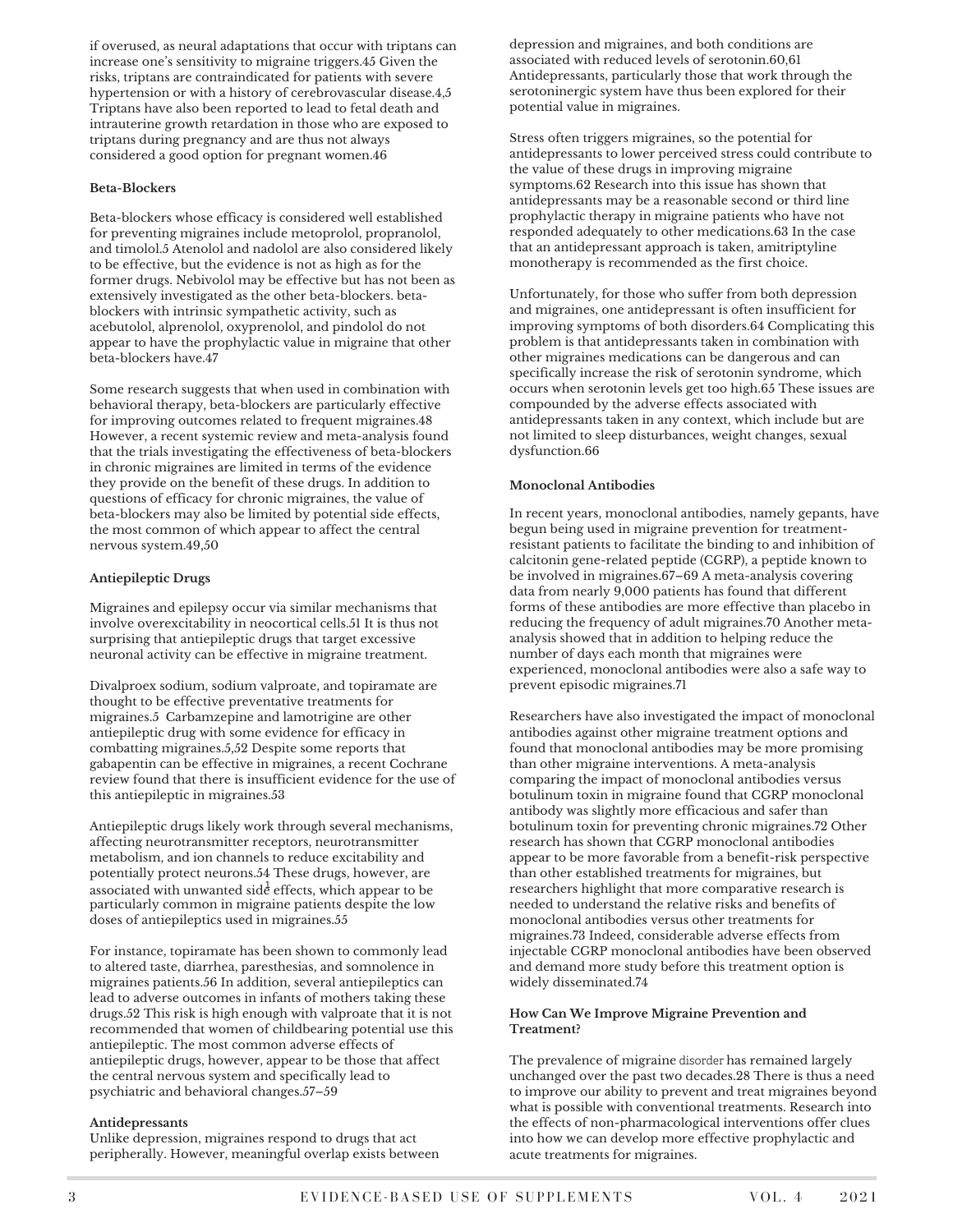#### *Non-Pharmacological Interventions*

Pharmacological approaches to migraine remain limited, and the medications used to treat migraines cannot be used continuously. Even simple analgesics like the NSAID paracetamol are not recommended to be used more than 15 days each month, and combination analgesics as well as triptan and ergot drugs should not be used more than 10 days each month.4,75 In addition, medication overuse is a well-established cause of headache and can thus diminish the value of pharmacological interventions meant to address migraines.76,77 Non-pharmacological interventions are thus critical for the management of migraines. The research related to some of these approaches are summarized below.

#### **Diet**

Diet is implicated in migraines, and it has been suggested that the inflammation that occurs due to dietary choices plays a role in the relationship between diet and migraines.78 There are known dietary triggers for migraines, most of which involve missed meals.79 Some people, however, experience migraines in response to specific foods. The most common foods to lead to migraines are caffeine, additives, and artificial sweeteners.5

Several specific diets have been shown to provide benefits for migraineurs including ketogenic, low-fat, modified Atkins, high-folate, and high omega-3/low omega-6 diets.80 The mechanisms by which these diets may improve migraines is not well understood, but it has been proposed that some of these diets could reduce inflammation, provide neuroprotection, improve mitochondrial function, or compensate for dysfunction in the serotonergic system.

It is important to note that diets that are effective in migraines appear to in many instances work based on comorbidities. For instance, consuming less sodium appears to reduce headache occurrence in older people with hypertension, while weight loss diets are effective in obese patients.80–82

#### **Exercise**

As with many disorders, there is evidence to show that exercise can be beneficial for migraines and has been posed as an option for preventing migraines in those who do not respond to or who do not want to take daily medications.83,84 In particular, regular physical activity can help to reduce migraines frequency.85

It has been proposed that the mechanism through which exercise can decrease the frequency of migraines is by raising the threshold for which migraines tend to be triggered.83 Cardiovascular exercise for instance may modulate pain mechanisms to alter the experience of migraines.86 Other research has shown that there are several variables that impact the likelihood that a migraineur will benefit from exercise, including fitness level, psychological states, and neurochemical factors.87

While getting enough of exercise may reduce the total number of days in which migraines occur, a recent review on the link between exercise and migraines found that there is not enough evidence to determine if migraine intensity or migraine duration may be impacted by exercise.86 It is also important to note that though exercise may be protective in migraine, they can also act as triggers for migraine attacks.85

### **Psychotherapy**

There are several psychological interventions used to manage migraines.89 The literature on the impact of these interventions on migraines suggest that they do not affect the frequency of migraines. Whether psychological interventions may impact the experience or severity of migraines is unclear.

A review of non-pharmacological interventions for migraines found that there is strong evidence to support the use behavioral therapy as an adjunctive treatment to prevent migraine attacks.90 Advantages of behavioral approaches for intervening with migraines include that behavioral methods are not associated with the adverse side effects that are associated with drug treatments and that these approaches can leverage modern technological capabilities to deliver new and innovative intervention strategies.5,89 Nonetheless, the benefits of behavioral therapies are often recognized when used in combination with medications.91

#### *Clinically Studied Dietary Supplements*

#### **Magnesium**

The United States Headache Consortium (USHC) has suggested magnesium as a microelement for preventing migraines.92 Magnesium is the second most common intracellular cation in tissues that influence neurochemical processes and acts as a cofactor for more than 350 enzymes.93

Magnesium helps to maintain the electric potential of cells, and magnesium deficiencies can therefore lead to neurological problems.94 Low magnesium in both serum and cerebrospinal fluid is associated with migraines. Current data suggests that up to half of all patients suffering an acute migraine have lowered levels of ionized magnesium.95 Based on these observations, magnesium has long been used both prophylactically and as treatment for migraines.

The excessive excitability of neurons in migraines occurs in large part due to glutamate and NMDA receptors with which glutamate interacts to activate neurons. Magnesium has the potential to block NMDA receptors – a property that has been shown to affect pain transmission that is associated with the excessive excitability observed in neurons in migraineurs. Because it can block these receptors, magnesium has been hypothesized to provide therapy for migraines. Supporting this idea were the results of a placebocontrolled double-blind randomized study on the prophylactic use of oral magnesium, which showed that doses of 600 mg and lower offered prophylactic value for these patients.96

A meta-analysis on the effects of intravenous magnesium in migraine has shown that intravenous magnesium can within 15 minutes alleviate acute migraine attacks.97 Further, results show that following 24 hours of infusion combined with oral magnesium, both the frequency and intensity of migraine are reduced.

#### **Riboflavin**

Riboflavin, also known as vitamin B2, has been shown to play a role in migraines – particularly in migraine prevention. A recent review of the literature found that riboflavin supplements could reduce both the frequency and duration of migraines in adults without any serious side effects.98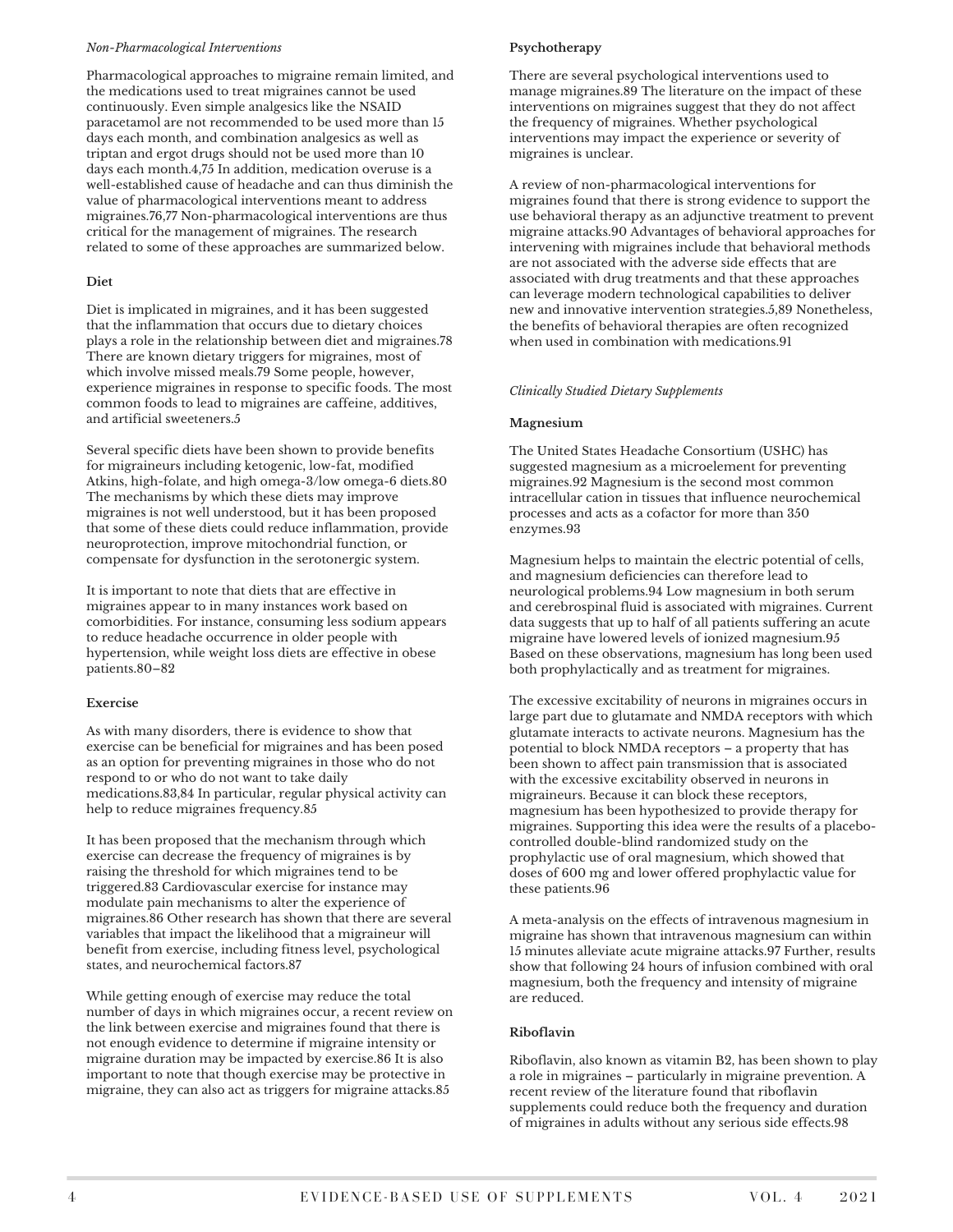One study that specifically addressed the value of riboflavin for prophylactic use against migraines showed that riboflavin treatment significantly reduced the frequency of headaches.99 Migraine patients took 400 mg riboflavin capsules each day, and the average number of days they spent suffering headaches each month decreased from 4 days to 2 days.

Research into the benefits of riboflavin for migraines and pathogenically-related illnesses like Parkinson's disease have shown that riboflavin is neuroprotective through multiple mechanisms.100 Specifically, riboflavin can improve oxidative stress, ameliorate mitochondrial cellular deficiencies, combat neuroinflammation, and reduce glutamate excitotoxicity.

Riboflavin offers its benefits at least in part through enzymes that rely on its presence. For example, riboflavin is required for methylenetetrahydrofolate reductase to ensure that the folate cycle has a normal influence on the methylation cycle. Without this regulation, homocysteine levels rise and negatively impact neurovascular functioning.101–103

Mitochondrial dysfunction is believed to play a role in migraine pathophysiology, and the efficacy of riboflavin in migraine treatment may be due to its positive effect on mitochondrial metabolism.104 Riboflavin, unlike coQ10, does indeed contribute to both the Krebs cycle and the mitochondrial electron transport chain.105,106 In fact, electron transport cannot function without riboflavin derivatives. Riboflavin generates ATP during glycolysis, which contributes to the Krebs cycle and then to the electron transport chain.107

#### **Feverfew**

Feverfew, also known as Tanacetum parthenium, is often used medicinally for migraines as well as arthritis.108 It has been hypothesized that the active ingredient of feverfew is parthenolide, which is contained in the leaves of feverfew.109 However, when parthenolide is depleted from feverfew, the feverfew maintains its anti-inflammatory capabilities, suggesting that other compounds along with parthenolide are responsible for the therapeutic benefit of feverfew.110 Thus, subsequent analysis of phytochemical profiles for components of feverfew beyond parthenolide is necessary when extracting the herb. The absence of these other vital chemical compounds could explain why certain feverfew extracts do not generate any benefit.

Unlike many supplements that work only prophylactically or acutely in migraines, feverfew has been shown to decrease the frequency of migraines as well as their severity in more than 70% of migraine sufferers who have consumed it.108

A randomized, double-blind, placebo-controlled study published in The Lancet has shown that 2 months of feverfew supplementation improved both the frequency and the severity of migraine attacks and that when taken for an additional 2 months, these benefits were further enhanced.111

In many cases, the people who respond to feverfew have failed to respond to conventional treatments.108. Some work suggests that feverfew extracts work through a mechanism that reduces the impact of CGRP, much the way that monoclonal antibodies have been designed to work. While there has long been anecdotal evidence for the advantages of using feverfew to combat migraines, double blind placebocontrolled trials have also demonstrated that those who take the herb experience reduced frequency and severity in migraines compared to those taking a placebo.

Research into the prophylactic value of feverfew has been promising. One randomized, double-blind, placebocontrolled study on 170 migraine sufferers showed that the number of migraine attacks per month decreased with feverfew consumption from nearly 5 attacks per month to fewer than 2 per month.112

The literature on the value of acute intervention with feverfew also paints a positive picture for the use of feverfew to treat migraines. One double-blind study showed that feverfew consumption reduced the severity of classic migraine symptoms, including pain, nausea, vomiting, and sensitivity to noise and light.113 The ability of feverfew extracts to function both prophylactically and acutely is likely due to its combination of anti-inflammatory benefits, CGRP benefits, and anti-platelet benefits.

## **Boswellia Serrata**

Boswellia serrata, or Indian frankincense, has been used in Ayurvedic medicine for thousands of years.114 Its therapeutic value comes from its anti-inflammatory properties, which have been shown to be effective in patients with the inflammatory diseases like osteoarthritis and inflammatory bowel disease.115,116

Boswellia serrata works through multiple pathways including the cyclooxygenase pathway. 117 It also inhibits 5 lipoxygenase enzyme activity.114

Though there is little data on the specific effects of Boswellia serrata on migraines, experts have suggested that this substance may be particularly helpful when used acutely for those with cluster and indomethacin-responsive headaches.118 The substance have also been shown to have a favorable safety profile.

Doses that have been shown to improve symptoms in patients with chronic cluster headaches ranged from 350 to 700 mg taken 3 times per day. Boswellia serrata was shown to reduce both the frequency and the intensity of the migraines.119 However, certain Boswellia extracts like Aflapin have been shown to have 5-lipoxygenase antiinflammatory activity at doses as low as 100 mg per day. This dose has translated to clinically meaningful reductions in pain as well.120

## **Ginger**

For decades, ginger has been considered for its potential use to both prevent and treat migraines without unwanted side effects.121 Though ginger does not appear to confer prophylactic benefits against migraines, it does appear to be valuable when used acutely.122,123 A recent meta-analysis on the effects of ginger on migraine patients found that ginger improved pain and was associated with a reduced incidence of nausea and vomiting.122

A study comparing the effects of ginger powder and a triptan (sumatriptan) found that the interventions were comparable in their efficacy for reducing headache severity.124 Importantly, though, ginger had a superior profile in terms of side effects.

A double-blind placebo-controlled randomized clinical trial performed in a general hospital's emergency room showed that 400 mg of ginger extract that contained 5% active ingredient improved headaches within an hour of administration.125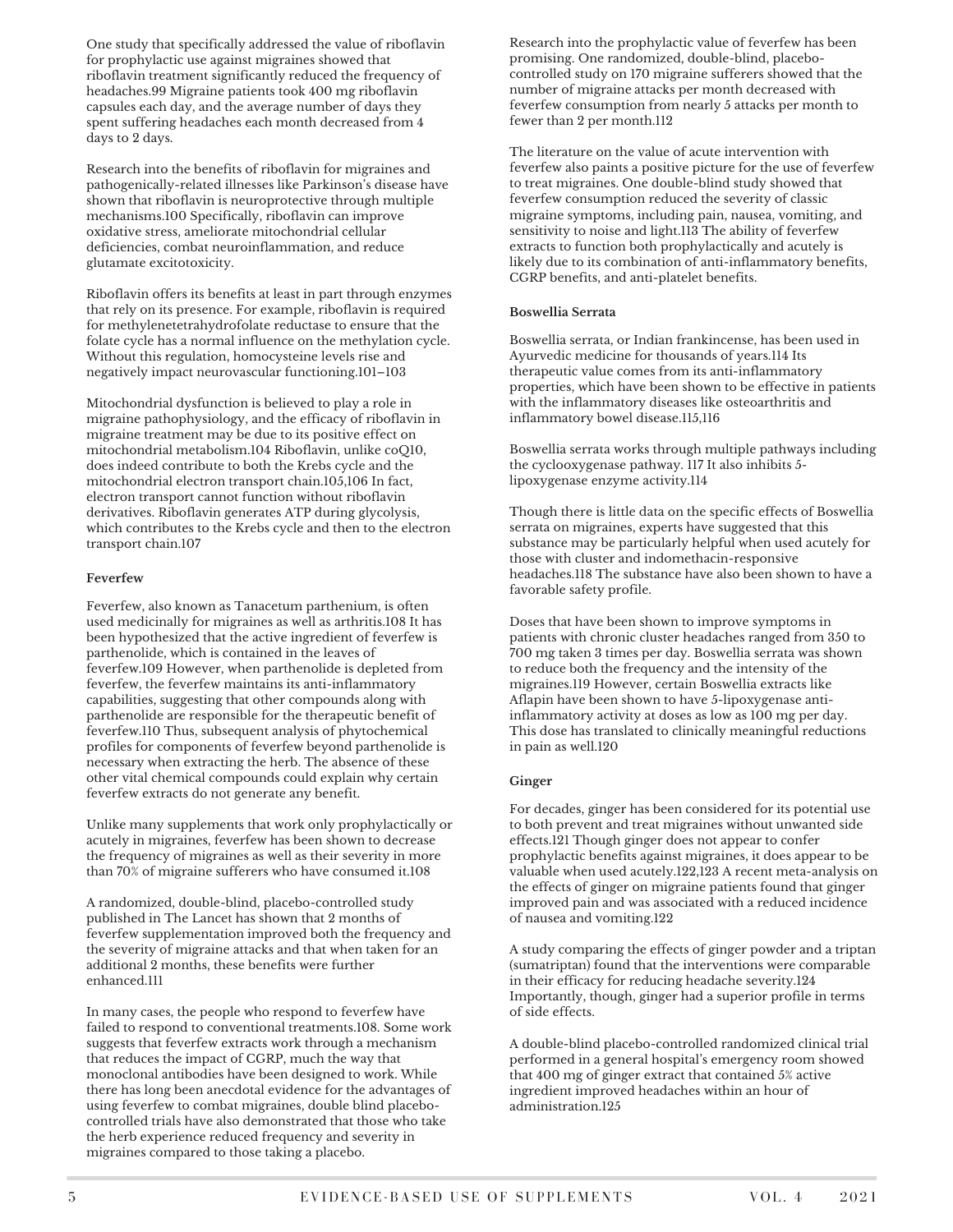#### **Melatonin**

Though melatonin has been proposed as a potential treatment strategy in migraine, its benefits in migraine are likely due to its ability to improve sleep.126 Sleep is indeed often dysfunctional in migraine, which may exacerbate symptoms. Improving sleep in those who suffer migraines may thus also improve migraine symptoms.

Corroborating this notion, for instance, is research into the effects of melatonin in pediatric migraine that showed that napping after treatment predicted greater improvements.127 Further, melatonin has been shown to play a role in circadian rhythm regulation and sleep.128 Though melatonin can have anti-inflammatory effects and scavenge free radicals, if its specific effects in migraine occur due to its impact on sleep, then improving sleep habits without the use of melatonin should be equally effective. It is possible that the value of melatonin for migraines extends beyond its influence on sleep due to multiple pleiotropic mechanisms.

#### **Butterbur**

Butterbur extract, which comes from the butterbur plant, Petasites hybridus has been suggested as a treatment for migraines, including in children.129 Unfortunately, evidence has suggested that the use of butterbur could be associated with liver toxicity, which has led several countries, including the UK, Switzerland, and Italy to take butterbur products off the market.130 Germany also retracted its approval of butterbur as a result, and the FDA currently does not approve butterbur for any indications.131 The toxicity may result from the pyrrolizidine alkaloids that butterbur leaves and stems can contain, which are known to be toxic to humans.132

A recent update on the safety and efficacy of Petadolex, which is a butterbur extract, revealed that according to postmarketing surveillance of the product, data on Petadolex only supports its safety at lower doses, which led some European countries to withdraw the product.133 The authors thus suggested that only lower doses and shorter treatment periods may be appropriate for the use of butterbur in migraines, severely limiting its potential value.

Though the American Academy of Neurology once recommended butterbur, it later retracted this recommendation based on the safety data.131 Given the efficacy of other ingredients like feverfew in combatting migraines, there is little reason to impose the risks associated with butterbur by incorporating it into a formulation aimed at addressing migraines.

#### **CoQ10**

Coenzyme Q10 (coQ10) is an electron carrier in the mitochondrial respiratory chain and is hydrophobic.134 It serves as an antioxidant and has been observed to deficient in adolescents and children with migraines.135 These observations initially led to the notion that coQ10 supplementation may be beneficial in migraines. Today, the American Academy of Neurology recommends coQ10 supplementation for migraine prevention.136

One double-blind, randomized, placebo-controlled trial involving 42 migraine patients showed that compared to those taking placebo, those taking 100 mg of coQ10 3 times per day had significantly less frequent migraine attacks, significantly fewer days with headaches, and significantly fewer days with nausea.138 The frequency, severity, and duration of headache attacks were shown in another study to be reduced in women taking 400 mg/day of coQ10 when

#### compared to placebo.139

One study that found that coQ10 as a monotherapy was comparable to placebo with respect to the level of migraine severity each day and the number of migraine attacks each month found that coQ10 was superior to placebo in reducing the number of migraine days each month.140

Though coQ10 may offer some efficacy in combatting migraines, reducing frequency and duration of migraines, coQ10 also affects energy metabolism in a similar manner as riboflavin, making its effects potentially redundant in a formulation that already includes riboflavin.141,142

In addition, some studies that point to the value of coQ10 in migraine prophylaxis have used coQ10 in combination with other potentially more beneficial substances like magnesium, feverfew, and riboflavin.143 Given that these studies involved combination treatments, they have done little to clarify the efficacy of coQ10 as a monotherapy. Other CoQ10 studies used an open-label design, limiting the value of their results because of high rates of placebo effects that are observed in pain-related trials.

When coQ10 is studied as a monotherapy and shown to reduce the number of migraine days, the intervention fails to reduce the total number of migraines experienced. To reduce absolute number of headaches, studies include doses ranging from 300 mg to 600 mg per day, which greatly exceeds the doses in combination migraine supplements that tout migraine prophylactic capabilities.

#### **Vitamin B12**

There are multiple studies that have observed that migraine patients suffer vitamin B12 deficiencies.144 Further, when children with low serum B12 have been given B12, their headache symptoms have resolved.145

These observations have led to research to systematically study the potential therapeutic effect of cyanocobalamin the substance used to treat vitamin B12 deficiency - in migraines. Though a small proportion of study participants appeared to benefit from cyanocobalamin in the initial studies, researchers concluded that there was no therapeutic effect of cyanocobalamin in migraines.144

There has since been research on the specific effects of vitamin B12 in migraines, and a recent literature review on the utilization of vitamin B12 in chronic migraines concluded that vitamin B12 is a promising treatment for chronic migraines.144 The vitamin acts as a cofactor for certain enzymes and converts homocysteine to methionine, which is critical for building essential proteins.144,146,147 Vitamin B12 may also affect migraines by scavenging nitric oxide.

Deficiencies in vitamin B12 are known to not only to lead to dysregulation of the metabolism of methionine but to also manifest neurologically, resulting in fatigue, nerve damage, anemia, and developmental delay.144,148–150 Though data show that vitamin B12 supplementation may help combat migraine symptoms, the studies are limited, mainly because the research on the impact of vitamin B12 on migraine patients usually involves vitamin B12 supplementation along with other prophylactic interventions, making it difficult to tease out the specific effects of vitamin B12.144 The current evidence for a therapeutic role of vitamin B12 in migraines is thus weak. Given the contradictions in the literature, more research is needed to determine if vitamin B12 can offer value to migraine patients.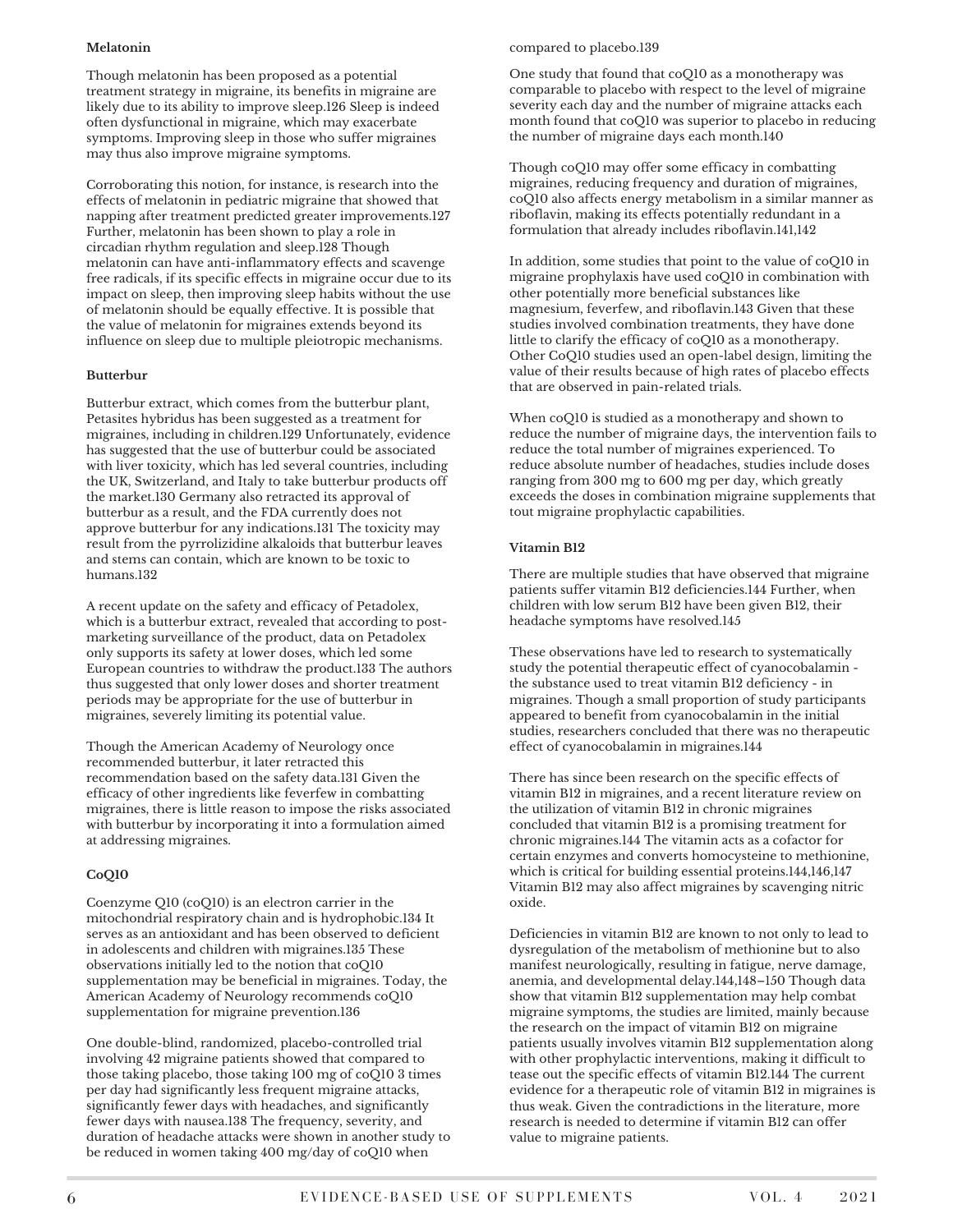#### **Folic Acid**

Folic acid can act as a vasodilator for small arteries, suggesting it could be an effective intervention for migraines.151 Research on the effects of folic acid on women with migraines showed an inverse relationship between folate consumption and migraine frequency, suggesting that folate intake may affect migraine frequency in female migraneurs.152

Its use as a slow intravenous injectable at a dose of 15 mg has led to reduced headache intensity within an hour on average following injection for about 60% of patients.151 A second injection was given to those who still felt head pain the following day, and the majority of patients responded to this second dose. Pulse wave studies showed that the folic acid therapy restored elasticity in the involved artery and reduced relevant edema. However, folic acid injections were less effective in older patients and were also associated with some side effects including nausea and vomiting. Overall, studies on folic acid in migraines are contradictory and show weak evidence for its value.

#### **CONCLUSION**

Migraines present a medical challenge for patients and healthcare providers, with none of the conventional treatment options offering a reliable, long-term, safe solution that works for migraine symptoms. Though often tedious, trial-and-error is often a necessary process for individual migraine patients to determine the best way to deal with their symptoms. For those who have not tried pharmacological interventions or for whom migraine drugs do not work or cause unwanted side effects, supplements that combine ingredients that have been shown to have potentially beneficial effects in migraine patients may be a good first or next step, respectively.

For those interested in such an approach, committing to a 3 month regimen can help to determine any potential impact of a supplement and provide actionable insights for patients and their healthcare providers. Given that feverfew, riboflavin, and magnesium have well-established prophylactic effects against migraines and favorable safety profiles, a migraine supplement that includes these ingredients could help migraineurs circumvent pharmacological interventions while still achieving symptom relief.

#### **References**

1. Woldeamanuel YW, Cowan RP. Migraine affects 1 in 10 people worldwide featuring recent rise: A systematic review and meta-analysis of community-based studies

involving 6 million participants. Journal of the Neurological Sciences.<br>**2**0Fr**3323: 307-313:31:01:0116/3** Ms. Den MD, AM, et al. Global, regional, and national burden of neurological disorders during 1990–2015: a systematic analysis for the Global Burden of Disease Study 2015. The Lancet Neurology. 2017;16(11):877-897. doi:10.1016/S1474-4422(17)30299-5

3. Vos T, Allen C, Arora M, et al. Global, regional, and national incidence, prevalence, and years lived with disability for 310 diseases and injuries, 1990–2015: a systematic analysis for the Global Burden of Disease Study 2015. The Lancet. 2016;388(10053):1545-1602. doi:10.1016/S0140-6736(16)31678-6

4. Dodick DW. Migraine. The Lancet. 2018;391(10127):1315-1330. doi:10.1016/S0140- 6736(18)30478-1

5. MacGregor EA. Migraine. Annals of internal medicine. 2017;166(7):ITC49-ITC64. doi:10.7326/AITC201704040

6. Migraine Facts - Migraine Research Foundation. Accessed January 25, 2021. https://migraineresearchfoundation.org/about-migraine/migraine-facts/ 7. Buse DC, Scher AI, Dodick DW, et al. Impact of Migraine on the Family:

Perspectives of People with Migraine and Their Spouse/Domestic Partner in the CaMEO Study. Mayo Clinic Proceedings. 2016;91(5):596-611.

doi:10.1016/j.mayocp.2016.02.013 8. Kelman L. Pain characteristics of the acute migraine attack. Headache.

2006;46(6):942-953. doi:10.1111/j.1526-4610.2006.00443.x

9. Eross E, Dodick D, Eross M. The Sinus, Allergy and Migraine Study (SAMS): CME. Headache. 2007;47(2):213-224. doi:10.1111/j.1526-4610.2006.00688.x

10 Lipton RB, Silberstein SD. Episodic and chronic migraine headache: Breaking down barriers to optimal treatment and prevention. Headache. 2015;55(S2):103-122. doi:10.1111/head.12505\_2

11. Silberstein SD. Migraine Symptoms: Results of a Survey of Self‐Reported Migraineurs. Headache: The Journal of Head and Face Pain. 1995;35(7):387-396. doi:10.1111/j.1526-4610.1995.hed3507387.x

12. Russel MB, Olesen J. A nosographic analysis of the migraine aura in a general population. Brain. 1996;119(2):355-361. doi:10.1093/brain/119.2.355

13. Calhoun AH, Ford S, Millen C, Finkel AG, Truong Y, Nie Y. The prevalence of neck pain in migraine. Headache. 2010;50(8):1273-1277. doi:10.1111/j.1526-4610.2009.01608.x 14. Bigal ME, Ashina S, Burstein R, et al. Prevalence and characteristics of allodynia in headache sufferers: A population study. Neurology. 2008;70(17):1525-1533. doi:10.1212/01.wnl.0000310645.31020.b1

15. Selby, G. & Lance, JW. Observations on 500 cases of migraine and allied vascular headache. Journal of neurology, neurosurgery, and psychiatry. 1960;23(1):23-32. doi:10.1136/jnnp.23.1.23

16. Friedman DI, Evans RW. Are Blurred Vision and Short-Duration Visual Phenomena Migraine Aura Symptoms? Headache. 2017;57(4):643-647. doi:10.1111/head.13042

17. Kelman L. The place of osmophobia and taste abnormalities in migraine classification: A tertiary care study of 1237 patients. Cephalalgia. 2004;24(11):940-946. doi:10.1111/j.1468-2982.2004.00766.x

18. Giffin NJ, Ruggiero L, Lipton RB, et al. Premonitory symptoms in migraine: An electronic diary study. Neurology. 2003;60(6):935-940. doi:10.1212/01.WNL.0000052998.58526.A9

19. Karsan N, Prabhakar P, Goadsby PJ. Characterising the premonitory stage of migraine in children: a clinic-based study of 100 patients in a specialist headache service. Journal of Headache and Pain. 2016;17(1). doi:10.1186/s10194-016-0689-7 20. Giffin NJ, Lipton RB, Silberstein SD, Olesen J, Goadsby PJ. The migraine postdrome. Neurology. 2016;87(3):309-313. doi:10.1212/WNL.0000000000002789 21. Kelman L. The postdrome of the acute migraine attack. Cephalalgia.

2006;26(2):214-220. doi:10.1111/j.1468-2982.2005.01026.x 22. Quintela E, Castillo J, Muñoz P, Pascual J. Premonitory and resolution symptoms in migraine: A prospective study in 100 unselected patients. Cephalalgia. 2006;26(9):1051-1060. doi:10.1111/j.1468-2982.2006.01157.x

23. Karsan N, Peréz-Rodríguez A, Nagaraj K, Bose PR, Goadsby PJ. The migraine postdrome: Spontaneous and triggered phenotypes. Cephalalgia. 2021;41(6):721-730. doi:10.1177/0333102420975401

24. Gori S, Lucchesi C, Baldacci F, Bonuccelli U. Preferential occurrence of attacks during night sleep and/or upon awakening negatively affects migraine clinical presentation. Functional Neurology. 2015;30(2):119-123. doi:10.11138/FNeur/2015.30.2.119

25. Kelman L, Rains JC. Headache and sleep: Examination of sleep patterns and complaints in a large clinical sample of migraineurs. Headache. 2005;45(7):904-910. doi:10.1111/j.1526-4610.2005.05159.x

26. Migraine Treatment: What's Old, What's New. Accessed January 25, 2021. https://www.practicalpainmanagement.com/pain/headache/migraine/migraine-

treatment-what-old-what-new?page-0,3 27. Sutherland HG, Albury CL, Griffiths LR. Advances in genetics of migraine. Journal of Headache and Pain. 2019;20(1). doi:10.1186/s10194-019-1017-9

28. Burch R, Rizzoli P, Loder E. The Prevalence and Impact of Migraine and Severe Headache in the United States: Figures and Trends From Government Health Studies. Headache. 2018;58(4):496-505. doi:10.1111/head.13281

29. Bille B. A 40-year follow-up of school children with migraine. Cephalalgia. 1997;17(4):488-491. doi:10.1046/j.1468-2982.1997.1704488.x

30. Yeh WZ, Blizzard L, Taylor B v. What is the actual prevalence of migraine? Brain and Behavior. 2018;8(6). doi:10.1002/brb3.950

31. Lipton RB, Stewart WF, Stone AM, Láinez MJA, Sawyer JPC. Stratified care vs step care strategies for migraine: The disability in strategies of care (DISC) study: A randomized trial. Journal of the American Medical Association. 2000;284(20):2599- 2605. doi:10.1001/jama.284.20.2599

32. Becker WJ. Acute migraine treatment in adults. Headache. 2015;55(6):778-793. doi:10.1111/head.12550

33. Lipton RB, Baggish JS, Stewart WF, Codispoti JR, Fu M. Efficacy and safety of acetaminophen in the treatment of migraine: Results of a randomized, double-blind, placebo-controlled, population-based study. Archives of Internal Medicine. 2000;160(22):3486-3492. doi:10.1001/archinte.160.22.3486

34. Prior MJ, Codispoti JR, Fu M. A randomized, placebo-controlled trial of acetaminophen for treatment of migraine headache. Headache. 2010;50(5):819-833. doi:10.1111/j.1526-4610.2010.01638.x

35. McCrae JC, Morrison EE, MacIntyre IM, Dear JW, Webb DJ. Long-term adverse effects of paracetamol – a review. British Journal of Clinical Pharmacology. 2018;84(10):2218-2230. doi:10.1111/bcp.13656

36. Suthisisang CC, Poolsup N, Suksomboon N, Lertpipopmetha V, Tepwitukgid B. Meta-Analysis of the Efficacy and Safety of Naproxen Sodium in the Acute Treatment of Migraine. Headache: The Journal of Head and Face Pain. 2010;50(5):808-818. doi:10.1111/j.1526-4610.2010.01635.x

37. Bindu S, Mazumder S, Bandyopadhyay U. Non-steroidal anti-inflammatory drugs (NSAIDs) and organ damage: A current perspective. Biochemical Pharmacology. 2020;180. doi:10.1016/j.bcp.2020.114147

38. Bjarnason I, Hayllar J, Macpherson AN drew J, Russell AN thony S. Side effects of nonsteroidal anti-inflammatory drugs on the small and large intestine in humans. Gastroenterology. 1993;104(6):1832-1847. doi:10.1016/0016-5085(93)90667-2

39. Davis A, Robson J. The dangers of NSAIDs: Look both ways. British Journal of<br>General Practice. 2016;66(645):172-173. doi:10.3399/bjgpl6X684433<br>40. Eadie MJ. Ergot of rye - The first specific for migraine. Journal of Cl

42. Bozoghlanian M, Vasudevan S v. Overview of migraine treatment. Pain

Management. 2012;2(4):399-414. doi:10.2217/pmt.12.29 43. Whyte CA, Tepper SJ. Adverse effects of medications commonly used in the treatment of migraine. Expert Review of Neurotherapeutics. 2009;9(9):1379-1391. doi:10.1586/ern.09.47

44. Xu H, Han W, Wang J, Li M. Network meta-analysis of migraine disorder treatment by NSAIDs and triptans. Journal of Headache and Pain. 2016;17(1):1-18.

doi:10.1186/s10194-016-0703-0 45. de Felice M, Ossipov MH, Wang R, et al. Triptan-induced latent sensitization a possible basis for medication overuse headache. Annals of Neurology. 2010;67(3):325- 337. doi:10.1002/ana.21897

46. Lacroix I, Hurault-Delarue C, Viard D, Revol B, Chaalel L, Damase-Michel C. Use of triptans during pregnancy? With caution! Therapie. Published online 2020. doi:10.1016/j.therap.2019.12.007

47. Shimizu T. Beta blockers in migraine prophylaxis. Brain Nerve. 2009;61(10):1125-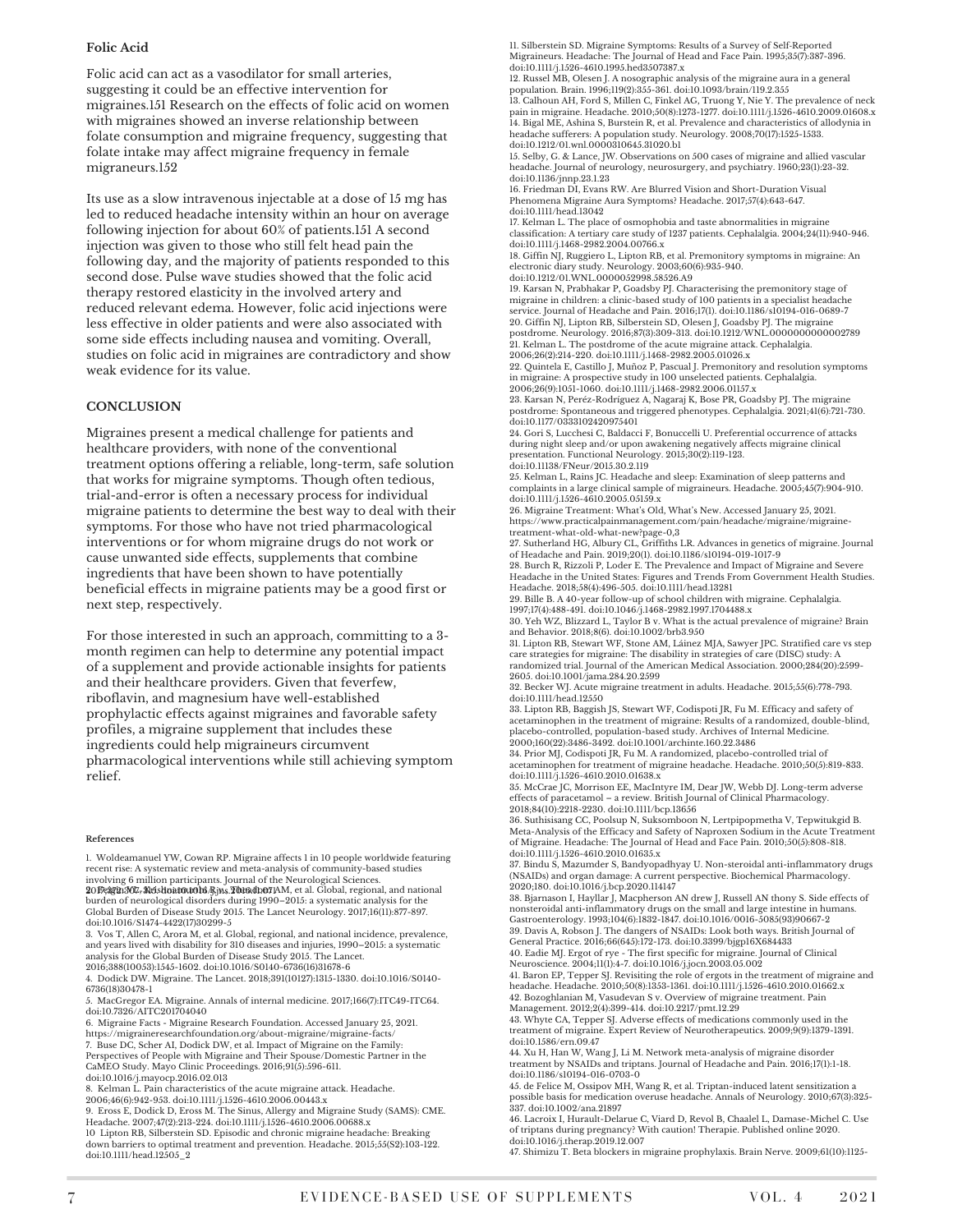-1130. Accessed May 23, 2021. https://pubmed.ncbi.nlm.nih.gov/19882938/

48. Holroyd KA, Cottrell CK, O'Donnell FJ, et al. Effect of preventive (β blocker) treatment, behavioural migraine management, or their combination on outcomes of optimised acute treatment in frequent migraine: Randomised controlled trial. BMJ (Online). 2010;341(7776):769. doi:10.1136/bmj.c4871 49. Koella WP. CNS-related (side-)effects of β-Blockers with special reference to

mechanisms of action. European Journal of Clinical Pharmacology. 1985;28(1)

Supplement):55-63. doi:10.1007/BF00543711 50. McAinsh J, Cruickshank JM. Beta-blockers and central nervous system side effects. Pharmacology and Therapeutics. 1990;46(2):163-197. doi:10.1016/0163-7258(90)90092-

G 51. Rogawski MA. Common pathophysiologic mechanisms in migraine and epilepsy. Archives of Neurology. 2008;65(6):709-714. doi:10.1001/archneur.65.6.709

52. Marmura MJ, Kumpinsky AS. Refining the Benefit/Risk Profile of Anti-Epileptic<br>Drugs in Headache Disorders. CNS Drugs. 2018;32(8):735-746. doi:10.1007/s40263-018-0555-z

53. Mulleners WM, McCrory DC, Linde M. Antiepileptics in migraine prophylaxis: An<br>updated Cochrane review. Cephalalgia. 2015;35(1):51-62. doi:10.1177/0333102414584325<br>54. Shahien R, Beiruti K. Preventive Agents for Migrai Drugs. Journal of Central Nervous System Disease. 2012;4:JCNSD.S9049. doi:10.4137/jcnsd.s9049

55. Romoli M, Siliquini S, Corbelli I, et al. O064. Antiepileptic drugs in migraine and epilepsy disorders: who is at increased risk of adverse events? Journal of Headache and Pain. 2015;16(Suppl 1):1-2. doi:10.1186/1129-2377-16-S1-A69

56. Mathew NT. Antiepileptic drugs in migraine prevention. Headache. 2001;41(SUPPL. 1):18-25. doi:10.1046/j.1526-4610.2001.01154-4.x

57. Cramer JA, Mintzer S, Wheless J, Mattson RH. Adverse effects of antiepileptic drugs: A brief overview of important issues. Expert Review of Neurotherapeutics. 2010;10(6):885-891. doi:10.1586/ern.10.71

58. Chen B, Detyniecki K, Choi H, et al. Psychiatric and behavioral side effects of antiepileptic drugs in adolescents and children with epilepsy. European Journal of<br>Paediatric Neurology. 2017;21(3):441-449. doi:10.1016/j.ejpn.2017.02.003<br>59. Chen B, Choi H, Hirsch LJ, et al. Psychiatric and behavioral side

antiepileptic drugs in adults with epilepsy. Epilepsy and Behavior. 2017;76:24-31. doi:10.1016/j.yebeh.2017.08.039

60. Glover V, Jarman J, Sandler M. Migraine and depression: Biological aspects. Journal of Psychiatric Research. 1993;27(2):223-231. doi:10.1016/0022-3956(93)90010-

61. Ligthart L, Gerrits MMJG, Boomsma DI, Penninx BWJH. Anxiety and depression 61. Ligthart L, Gerrits MMJG, Boomsma DI, Penninx BWJH. Anxiety and depression<br>are associated with migraine and pain in general: An investigation of the<br>interrelationships. Journal of Pain. 2013;14(4):363-370. doi:10.1016/

2982.2003.00550.x

63. Koch HJ, Jürgens TP. Antidepressants in long-term migraine prevention. Drugs. 2009;69(1):1-19. doi:10.2165/00003495-200969010-00001

64. Koch HJ, Jürgens TP. Antidepressants in long-term migraine prevention. Drugs.<br>2009;69(i):1-19. doi:10.2165/00003495-200969010-00001<br>65. Migraine medications and antidepressants: A risky mix? - Mayo Clinic. Accessed

May 31, 2021. https://www.mayoclinic.org/diseases-conditions/migraine-

headache/expert-answers/migraine-medications/faq-20058166 66. Ferguson JM. SSRI antidepressant medications: Adverse effects and tolerability. Primary Care Companion to the Journal of Clinical Psychiatry. 2001;3(1):22-27.

doi:10.4088/pcc.v03n0105 67. Raffaelli B, Neeb L, Reuter U. Monoclonal antibodies for the prevention of migraine. https://doi.org/101080/1471259820191671350. 2019;19(12):1307-1317. doi:10.1080/14712598.2019.1671350

68. [Novel migraine treatment with CGRP-related monoclonal antibodies]. | Physician's Weekly. Accessed August 30, 2021.

https://www.physiciansweekly.com/novel-migraine-treatment-with-cgrp-related monoclonal-antibodies/

69. Ibekwe A, Perras C, Mierzwinski-Urban M. Monoclonal Antibodies to Prevent Migraine Headaches. CADTH Issues in Emerging Health Technologies. Published online February 1, 2018. Accessed August 30, 2021. https://www.ncbi.nlm.nih.gov/books/NBK538376/

70. Wang X, Chen Y, Song J, You C. Efficacy and Safety of Monoclonal Antibody Against Calcitonin Gene-Related Peptide or Its Receptor for Migraine: A Systematic Review and Network Meta-analysis. Frontiers in Pharmacology. 2021;12. doi:10.3389/FPHAR.2021.649143

71. Deng H, Li G gai, Nie H, et al. Efficacy and safety of calcitonin-gene-related peptide binding monoclonal antibodies for the preventive treatment of episodic<br>migraine – an updated systematic review and meta-analysis. BMC Neurology 2020 20:1. 2020;20(1):1-12. doi:10.1186/S12883-020-01633-3

72. Lu J, Zhang Q, Guo X, et al. Calcitonin Gene–Related Peptide Monoclonal Antibody Versus Botulinum Toxin for the Preventive Treatment of Chronic Migraine: Evidence From Indirect Treatment Comparison. Frontiers in Pharmacology.

2021;12:631204. doi:10.3389/FPHAR.2021.631204<br>73. Drellia K, Kokoti L, Deligianni CI, Papadopoulos D, Mitsikostas DD. Anti-CGRP<br>monoclonal antibodies for migraine prevention: A systematic review and likelihood to help or harm analysis: https://doi.org/101177/0333102421989601. 2021;41(7):851-864. doi:10.1177/0333102421989601

74. CGRP Monoclonal Antibodies for Chronic Migraine Prevention: Evaluation of Adverse Effects. Accessed November 29, 2021.

https://www.practicalpainmanagement.com/treatments/pharmacological/cgrp- monoclonal-antibodies-chronic-migraine-prevention-evaluation-adverse 75. Diener HC, Dodick DW, Goadsby PJ, Lipton RB, Olesen J, Silberstein SD. Chronic<br>migraine - Classification, characteristics and treatment. Nature Reviews Neurology.<br>2012;8(3):162-171. doi:10.1038/nrneurol.2012.13

76. Cupini LM, Calabresi P. Medication-overuse headache: Pathophysiological insights. Journal of Headache and Pain. 2005;6(4):199-202. doi:10.1007/s10194-005- 0184-z

77. Katsarava Z, Obermann M. Medication-overuse headache. Current Opinion in Neurology. 2013;26(3):276-281. doi:10.1097/WCO.0b013e328360d596 78. Hindiyeh NA, Zhang N, Farrar M, Banerjee P, Lombard L, Aurora SK. The Role of

Diet and Nutrition in Migraine Triggers and Treatment: A Systematic Literature<br>Review. Headache. 2020;60(7):1300-1316. doi:10.1111/head.13836<br>79. Bahra A. Primary Headache Disorders: Focus on Migraine. Reviews in Pain.<br>201

80. Razeghi Jahromi S, Ghorbani Z, Martelletti P, Lampl C, Togha M. Association of diet and headache. Journal of Headache and Pain. 2019;20(1):106. doi:10.1186/s10194- 019-1057-1

81. Chen L, Zhang Z, Chen W, Whelton PK, Appel LJ. Lower sodium intake and risk of headaches: Results from the trial of Nonpharmacologic Interventions in the Elderly. American Journal of Public Health. 2016;106(7):1270-1275. doi:10.2105/AJPH.2016.303143

82. Amer M, Woodward M, Appel LJ. Effects of dietary sodium and the DASH diet on the occurrence of headaches: Results from randomised multicentre DASH-Sodium clinical trial. BMJ Open. 2014;4(12):6671. doi:10.1136/bmjopen-2014-006671 83. Varkey E, Cider Å, Carlsson J, Linde M. Exercise as migraine prophylaxis: A randomized study using relaxation and topiramate as controls. Cephalalgia.

2011;31(14):1428-1438. doi:10.117//0333102411419681<br>84. Irby MB, Bond DS, Lipton RB, Nicklas B, Houle TT, Penzien DB. Aerobic Exercise<br>for Reducing Migraine Burden: Mechanisms, Markers, and Models of Change Processes. Headache. 2016;56(2):357-369. doi:10.1111/head.12738

85. Amin FM, Aristeidou S, Baraldi C, et al. The association between migraine and physical exercise. The journal of headache and pain. 2018;19(1):83. doi:10.1186/s10194- 018-0902-y

86. Ahn AH. Why does increased exercise decrease migraine? Current Pain and Headache Reports. 2013;17(12). doi:10.1007/s11916-013-0379-y

87. The role of exercise in migraine treatment - PubMed. Accessed May 31, 2021.

https://pubmed.ncbi.nlm.nih.gov/24921618/ 88. Lemmens J, de Pauw J, van Soom T, et al. The effect of aerobic exercise on the number of migraine days, duration and pain intensity in migraine: a systematic literature review and meta-analysis. The Journal of Headache and Pain. 2019;20(1):16. doi:10.1186/s10194-019-0961-8

89. Sharpe L, Dudeney J, Williams AC de C, et al. Psychological therapies for the prevention of migraine in adults. Cochrane Database of Systematic Reviews. 2019;2019(7). doi:10.1002/14651858.CD012295.pub2

90. Tepper SJ. Nutraceutical and other modalities for the treatment of headache. Continuum Lifelong Learning in Neurology. 2015;21(4):1018-1031. doi:10.1212/CON.0000000000000211

91. Kropp P, Meyer B, Meyer W, Dresler T. An update on behavioral treatments in migraine–current knowledge and future options. Expert Review of

Neurotherapeutics. 2017;17(11):1059-1068. doi:10.1080/14737175.2017.1377611 92. Dolati S, Rikhtegar R, Mehdizadeh A, Yousefi M. The Role of Magnesium in Pathophysiology and Migraine Treatment. Biological Trace Element Research. 2020;196(2):375-383. doi:10.1007/s12011-019-01931-z

93. Taylor FR. Nutraceuticals and headache: The biological basis. Headache.

2011;51(3):484-501. doi:10.1111/j.1526-4610.2011.01847.x 94. Dolati S, Rikhtegar R, Mehdizadeh A, Yousefi M. The Role of Magnesium in Pathophysiology and Migraine Treatment. Biological Trace Element Research. 2020;196(2):375-383. doi:10.1007/s12011-019-01931-z

95. Sun-Edelstein C, Mauskop A. Role of magnesium in the pathogenesis and treatment of migraine. Expert Review of Neurotherapeutics. 2009;9(3):369-379. doi:10.1586/14737175.9.3.369

96. Peikert A, Wilimzig C, Köhne-Volland R. Prophylaxis of migraine with oral magnesium: Results from a prospective, multi-center, placebo-controlled and doubleblind randomized study. Cephalalgia. 1996;16(4):257-263. doi:10.1046/j.1468- 2982.1996.1604257x

97. Demirkaya Ş, Vural O, Dora B, Topçuoǧlu MA. Efficacy of intravenous magnesium sulfate in the treatment of acute migraine attacks. Headache. 2001;41(2):171-177. doi:10.1046/j.1526-4610.2001.111006171.x

98. Namazi N, Heshmati J, Tarighat-Esfanjani A. Supplementation with riboflavin (vitamin B2) for migraine prophylaxis in adults and children: A review. International Journal for Vitamin and Nutrition Research. 2015;85(1-2):79-87. doi:10.1024/0300- 9831/a000225

99. Boehnke C, Reuter U, Flach U, Schuh-Hofer S, Einhä KM, Arnold G. High-Dose Riboflavin Treatment Is Efficacious in Migraine Prophylaxis: An Open Study in a Tertiary Care Centre.

100. Sassone J, Pessia M, Marashly ET, Bohlega SA. Riboflavin Has Neuroprotective Potential: Focus on Parkinson's Disease and Migraine. Article. 2017;8:1. doi:10.3389/fneur.2017.00333

101. Strain JJ, Dowey L, Ward M, Pentieva K, McNulty H. B-vitamins, homocysteine metabolism and CVD. Proceedings of the Nutrition Society. 2004;63(4):597-603. doi:10.1079/pns2004390

102. McCully KS. Homocysteine, vitamins, and vascular disease prevention. In: American Journal of Clinical Nutrition. Vol 86. American Society for Nutrition; 2007:1563S-1568S. doi:10.1093/ajcn/86.5.1563s

103. Lippi G, Mattiuzzi C, Meschi T, Cervellin G, Borghi L. Homocysteine and migraine. A narrative review. Clinica Chimica Acta. 2014;433:5-11. doi:10.1016/j.cca.2014.02.028

104. Yorns WR, Hardison HH. Mitochondrial dysfunction in migraine. Seminars in Pediatric Neurology. 2013;20(3):188-193. doi:10.1016/j.spen.2013.09.002 105. Riboflavin - an overview | ScienceDirect Topics. Accessed June 6, 2021.

https://www.sciencedirect.com/topics/agricultural-and-biological-sciences/riboflavin 106. Pinto JT, Zempleni J. Riboflavin. Advances in Nutrition. 2016;7(5):973-975. doi:10.3945/an.116.012716

107. Fox IS. Riboflavin deficiency. British Medical Journal. 1942;2(4274):678. doi:10.1136/bmj.2.4274.678-b

108. Johnson ES, Kadam NP, Hylands DM, Hylands PJ. Efficacy of feverfew as prophylactic treatment of migraine. British Medical Journal (Clinical research ed). 1985;291(6495):569-573. doi:10.1136/bmj.291.6495.569

109. Feverfew - PubMed. Accessed January 25, 2021.

https://pubmed.ncbi.nlm.nih.gov/30000921/<br>110. Sur R, Martin K, Liebel F, Lyte P, Shapiro S, Southall M. Anti-inflammatory<br>activity of parthenolide-depleted feverfew (Tanacetum parthenium). Inflammopharmacology. 2009;17(1):42-49. doi:10.1007/s10787-008-8040-9

111. Murphy JJ, Heptinstall S, Mitchell JRA. RANDOMISED DOUBLE-BLIND PLACEBO-CONTROLLED TRIAL OF FEVERFEW IN MIGRAINE PREVENTION. The Lancet. 1988;332(8604):189-192. doi:10.1016/S0140-6736(88)92289-1 112. Diener HC, Pfaffenrath V, Schnitker J, Friede M, Henneicke-Von Zepelin HH. Efficacy and safety of 6.25 mg t.i.d. feverfew CO2-extract (MIG-99) in migraine prevention - A randomized, double-blind, multicentre, placebo-controlled study.<br>Cephalalgia. 2005;25(II):1031-1041. doi:10.1111/j.1468-2982.2005.00950.x<br>113. Palevitch D, Earon G, Carasso R. Feverfew (Tanacetum parthenium) prophylactic treatment for migraine: a double-blind placebo-controlled study. Phytotherapy Research. 1997;11(7):508-511. doi:10.1002/(SICI)1099- 1573(199711)11:7<508::AID-PTR153>3.0.CO;2-H